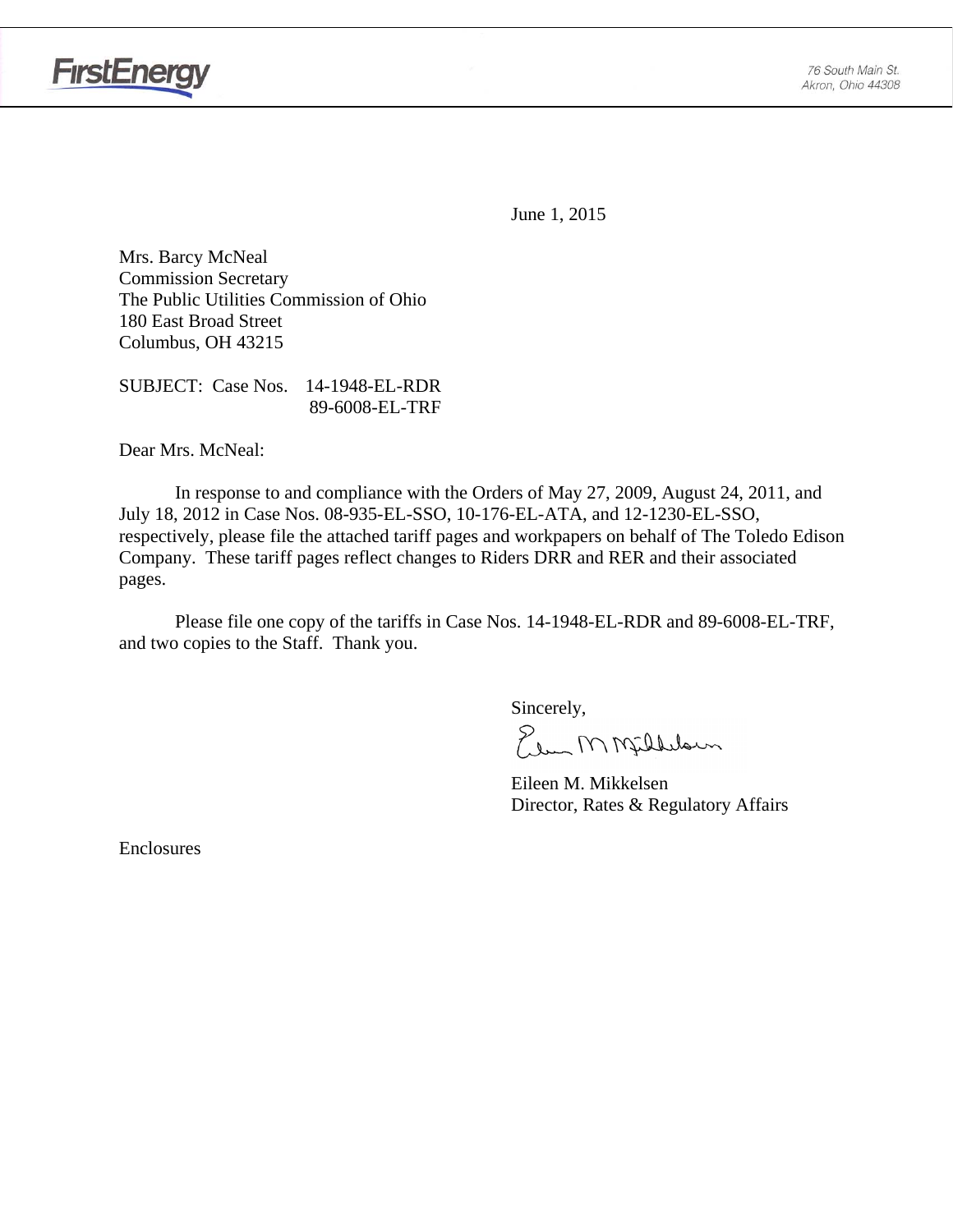#### **TABLE OF CONTENTS**

The following rates, rules and regulations for electric service are applicable throughout the Company's service territory except as noted.

|                                                      | <b>Sheet</b>   | <b>Effective</b><br><u>Date</u> |
|------------------------------------------------------|----------------|---------------------------------|
| <b>TABLE OF CONTENTS</b>                             | 1              | $07 - 01 - 15$                  |
| <b>DEFINITION OF TERRITORY</b>                       | 3              | 01-23-09                        |
| <b>ELECTRIC SERVICE REGULATIONS</b>                  | $\overline{4}$ | 12-04-09                        |
| <b>ELECTRIC SERVICE SCHEDULES</b>                    |                |                                 |
| Residential Service (Rate "RS")                      | 10             | $01 - 23 - 09$                  |
| General Service - Secondary (Rate "GS")              | 20             | $01 - 23 - 09$                  |
| General Service - Primary (Rate "GP")                | 21             | 01-23-09                        |
| General Service - Subtransmission (Rate "GSU")       | 22             | 01-23-09                        |
| General Service - Transmission (Rate "GT")           | 23             | 01-23-09                        |
| <b>Street Lighting Provisions</b>                    | 30             | 01-23-09                        |
| Street Lighting (Rate "STL")                         | 31             | 06-01-09                        |
| Traffic Lighting (Rate "TRF")                        | 32             | 01-23-09                        |
| Private Outdoor Lighting (Rate "POL")                | 33             | 06-01-09                        |
| Experimental Company Owned LED Lighting Program      | 34             | $05 - 01 - 15$                  |
| <b>MISCELLANEOUS CHARGES</b>                         | 75             | 07-05-12                        |
| <b>OTHER SERVICE</b>                                 |                |                                 |
| <b>Partial Service</b>                               | 52             | $01 - 01 - 06$                  |
| Residential Renewable Energy Credit Purchase Program | 60             | 10-01-09                        |
| <b>Cogeneration and Small Power Producer</b>         | 70             | $01 - 01 - 03$                  |
| <b>Interconnection Tariff</b>                        | 76             | $01 - 01 - 09$                  |
| <b>PIPP Customer Discount</b>                        | 80             | 06-01-14                        |

Filed pursuant to Orders dated May 27, 2009, August 24, 2011 and July 18, 2012, in Case Nos. 08-935-EL-SSO et al., 10-176-EL-

ATA and 12-1230-EL-SSO, respectively and Case No. 14-1948-EL-RDR, before

The Public Utilities Commission of Ohio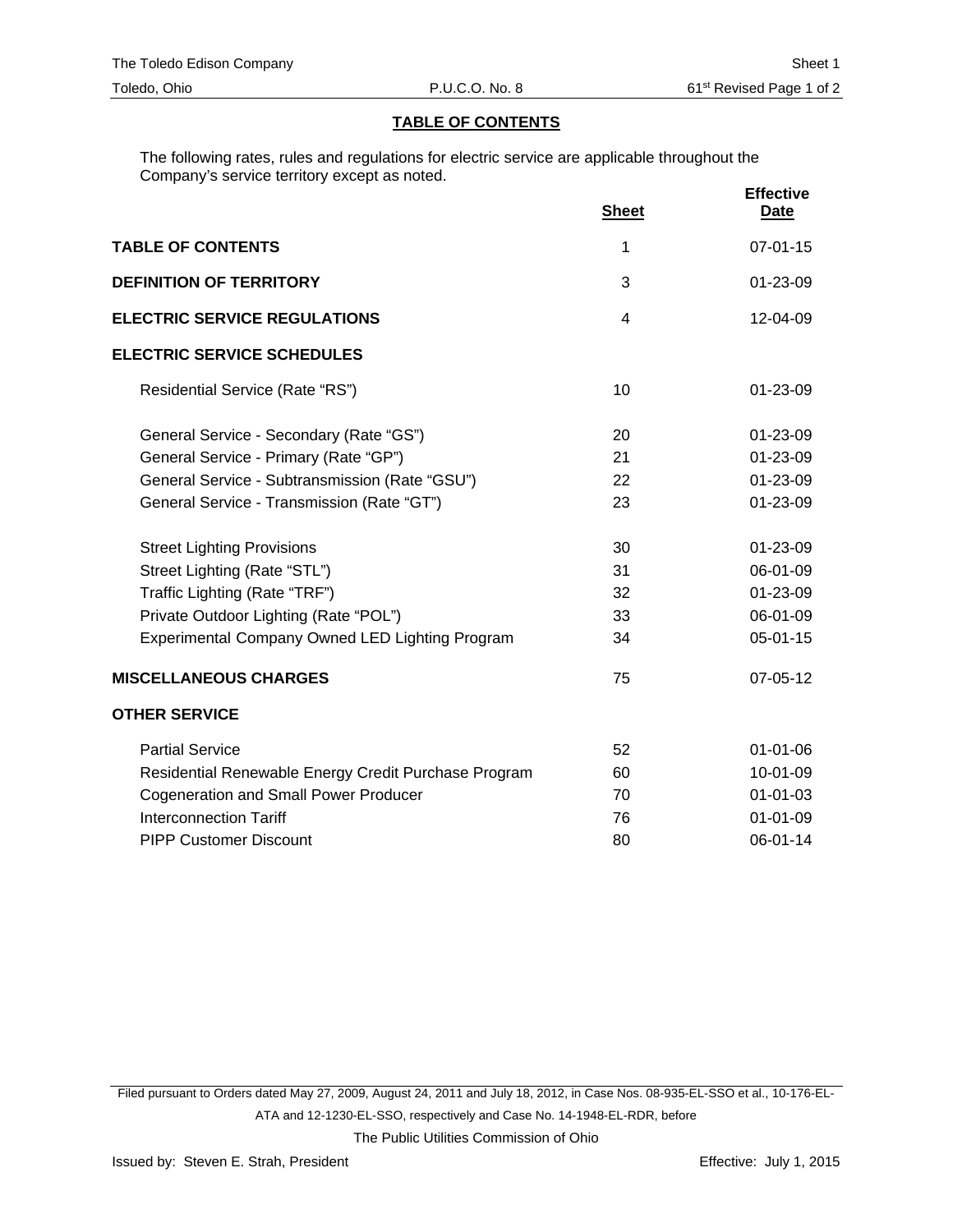## **TABLE OF CONTENTS**

| <b>RIDERS</b>                                          | <b>Sheet</b> | <b>Effective</b><br>Date |
|--------------------------------------------------------|--------------|--------------------------|
| Summary                                                | 80           | 06-01-14                 |
| <b>Residential Distribution Credit</b>                 | 81           | $05 - 21 - 10$           |
| <b>Transmission and Ancillary Services</b>             | 83           | 09-10-10                 |
| <b>Alternative Energy Resource</b>                     | 84           | $04 - 01 - 15$           |
| <b>School Distribution Credit</b>                      | 85           | 06-01-09                 |
| <b>Business Distribution Credit</b>                    | 86           | 01-23-09                 |
| <b>Hospital Net Energy Metering</b>                    | 87           | 10-27-09                 |
| Economic Development (4a)                              | 88           | 01-23-09                 |
| <b>Universal Service</b>                               | 90           | $01 - 01 - 15$           |
| State kWh Tax                                          | 92           | 01-23-09                 |
| Net Energy Metering                                    | 93           | 10-27-09                 |
| Delta Revenue Recovery                                 | 96           | 07-01-15                 |
| Demand Side Management                                 | 97           | $01 - 01 - 15$           |
| Reasonable Arrangement                                 | 98           | 06-01-09                 |
| <b>Distribution Uncollectible</b>                      | 99           | $04 - 01 - 15$           |
| Economic Load Response Program                         | 101          | 06-01-15                 |
| Optional Load Response Program                         | 102          | 06-01-14                 |
| <b>Generation Cost Reconciliation</b>                  | 103          | $04 - 01 - 15$           |
| Fuel                                                   | 105          | 12-14-09                 |
| Advanced Metering Infrastructure / Modern Grid         | 106          | 04-01-15                 |
| Line Extension Cost Recovery                           | 107          | $01 - 01 - 15$           |
| <b>Delivery Service Improvement</b>                    | 108          | $01 - 01 - 12$           |
| <b>PIPP Uncollectible</b>                              | 109          | 04-01-15                 |
| Non-Distribution Uncollectible                         | 110          | 04-01-15                 |
| <b>Experimental Real Time Pricing</b>                  | 111          | 06-01-15                 |
| <b>Experimental Critical Peak Pricing</b>              | 113          | 06-01-15                 |
| <b>Generation Service</b>                              | 114          | 06-01-15                 |
| Demand Side Management and Energy Efficiency           | 115          | $01 - 01 - 15$           |
| <b>Economic Development</b>                            | 116          | 04-01-15                 |
| <b>Deferred Generation Cost Recovery</b>               | 117          | 06-01-09                 |
| Deferred Fuel Cost Recovery                            | 118          | 06-21-13                 |
| Non-Market-Based Services                              | 119          | $02 - 01 - 15$           |
| <b>Residential Deferred Distribution Cost Recovery</b> | 120          | $01 - 01 - 12$           |
| Non-Residential Deferred Distribution Cost Recovery    | 121          | $01 - 01 - 12$           |
| <b>Residential Electric Heating Recovery</b>           | 122          | 07-01-15                 |
| <b>Residential Generation Credit</b>                   | 123          | $10-31-14$               |
| <b>Delivery Capital Recovery</b>                       | 124          | 06-01-15                 |
| Phase-In Recovery                                      | 125          | $01 - 01 - 15$           |
| Automated Meter Opt Out                                | 128          | $01 - 01 - 15$           |

Filed pursuant to Orders dated May 27, 2009, August 24, 2011 and July 18, 2012, in Case Nos. 08-935-EL-SSO et al., 10-176-EL-

ATA and 12-1230-EL-SSO, respectively and Case No. 14-1948-EL-RDR, before

The Public Utilities Commission of Ohio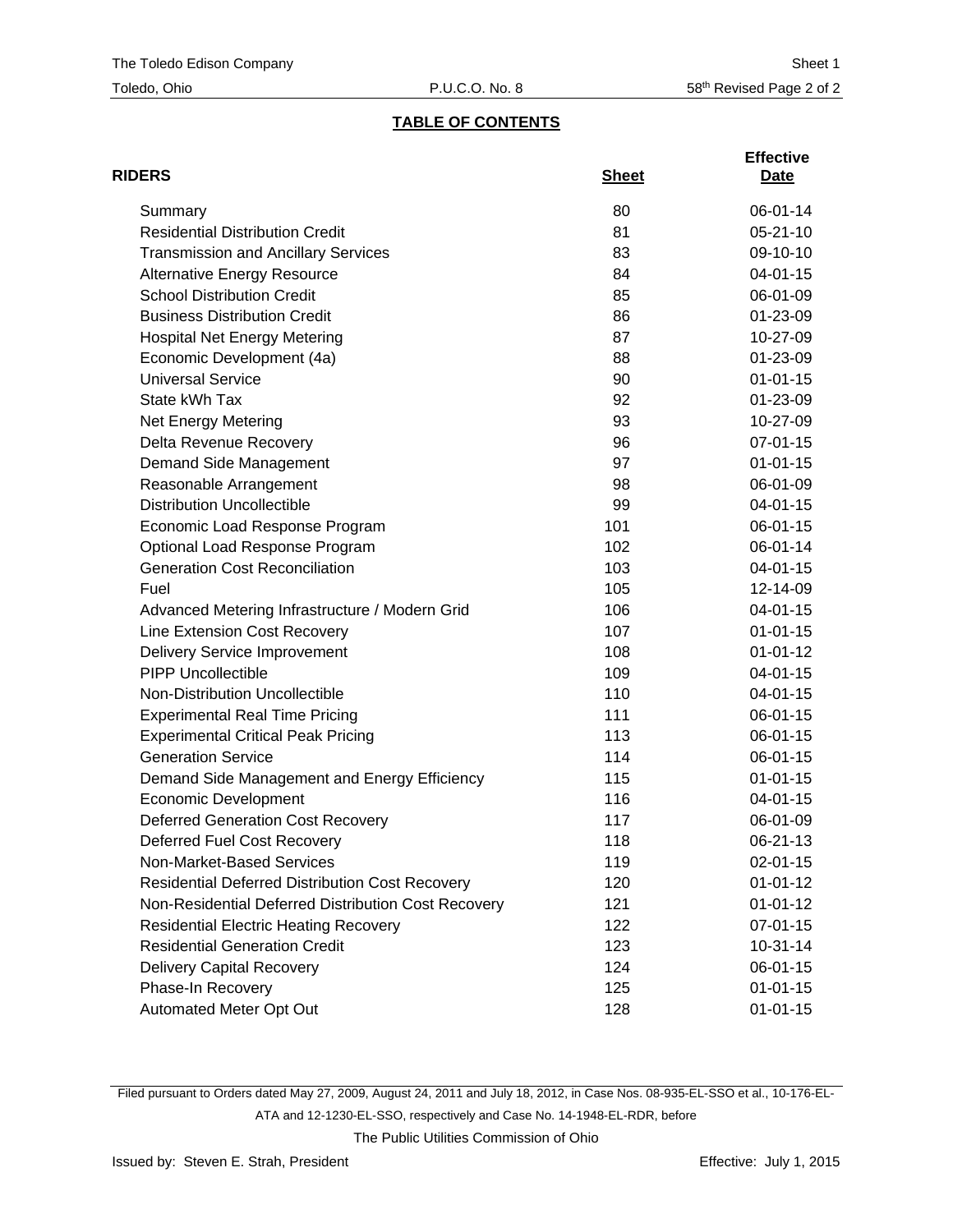#### **RIDER DRR Delta Revenue Recovery Rider**

#### **APPLICABILITY:**

Applicable to any customer receiving electric service under the Company's rate schedules or reasonable arrangement (special contract) approved by the Public Utilities Commission of Ohio. The Delta Revenue Recovery Rider (DRR) charge will apply, for all rate schedules, effective for service rendered beginning July 1, 2015, for all kWhs per kWh. This Rider is not avoidable for customers who take electric generation service from a certified supplier.

### **PURPOSE:**

The DRR charge recovers the difference in revenue ("delta revenue") between the application of rates in the otherwise applicable rate schedule and the result of any economic development schedule, energy efficiency schedule, reasonable arrangement, or governmental special contract approved by the Public Utilities Commission of Ohio on or after January 1, 2009.

#### **RATE:**

DRR charge 0.0144¢

### **RIDER UPDATES:**

The charges contained in this Rider shall be updated and reconciled on a quarterly basis. No later than December 1st, March 1st, June 1st and September 1st of each year, the Company will file with the PUCO a request for approval of the rider charges which, unless otherwise ordered by the PUCO, shall become effective on a service rendered basis on January 1st, April 1st, July 1st and October 1st of each year, beginning October 1, 2009.

The Public Utilities Commission of Ohio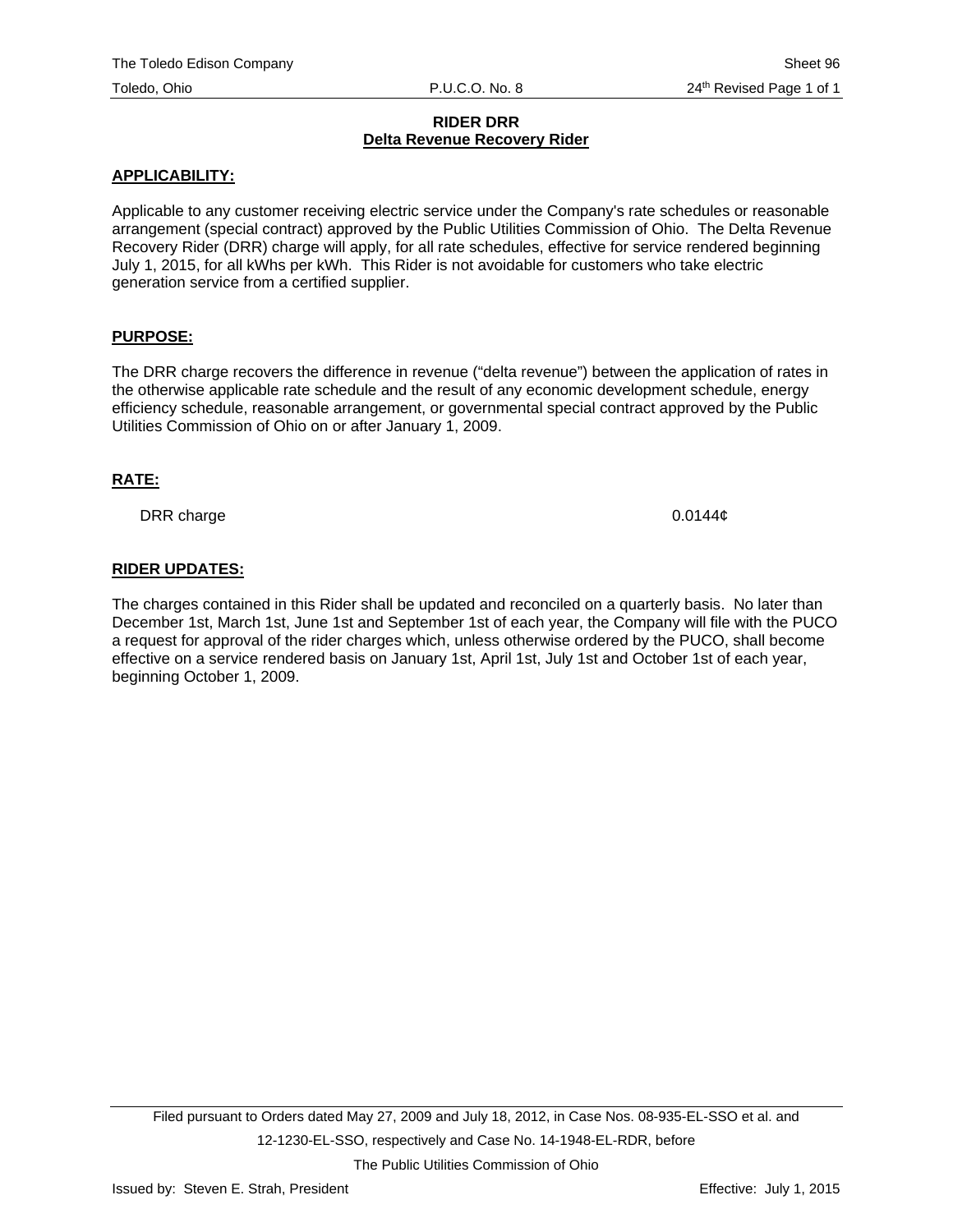#### **RIDER RER Residential Electric Heating Recovery Rider**

### **APPLICABILITY:**

Applicable to any residential customer that takes electric service under the Company's rate schedules. The Residential Electric Heating Recovery Rider (RER) charges will apply, by rate schedule, effective for service rendered as described below. This Rider is not avoidable for customers who take electric generation service from a certified supplier.

### **PURPOSE:**

The charges provided for in this Rider recover deferred purchased power costs which represent the differential between the amounts paid by customers that received or are receiving Rider RGC credits and the amounts that otherwise would have been paid by those customers but for the Commission's orders and entries in the 10-176-EL-ATA proceeding, including applicable interest.

- 1. The RER1 charge set forth in this Rider recovers deferred purchased power costs associated with the 10-176-EL-ATA proceeding incurred by the Company from the implementation of Rider RGC through June 30, 2011, including applicable interest.
- 2. The RER2 charge set forth in this Rider recovers on-going deferred purchased power costs not otherwise recovered through the RER1 charge per the Order in Case No. 10-176-EL-ATA dated May 25, 2011, including applicable interest.

### **RATE:**

The following charges will apply, by rate schedule for all kWhs per kWh:

|           | RER <sub>1</sub>    | RER <sub>2</sub> |
|-----------|---------------------|------------------|
| <b>RS</b> | $0.0000\mathcal{C}$ | $0.2014$ ¢       |

### **RIDER UPDATES:**

The RER charges set forth in this Rider shall be updated and reconciled on a semi-annual basis. No later than December 1st and June 1st of each year, the Company shall file with the PUCO a request for approval of these rider charges which, unless otherwise ordered by the PUCO, shall become effective on a service rendered basis on January 1st and July 1st of each year.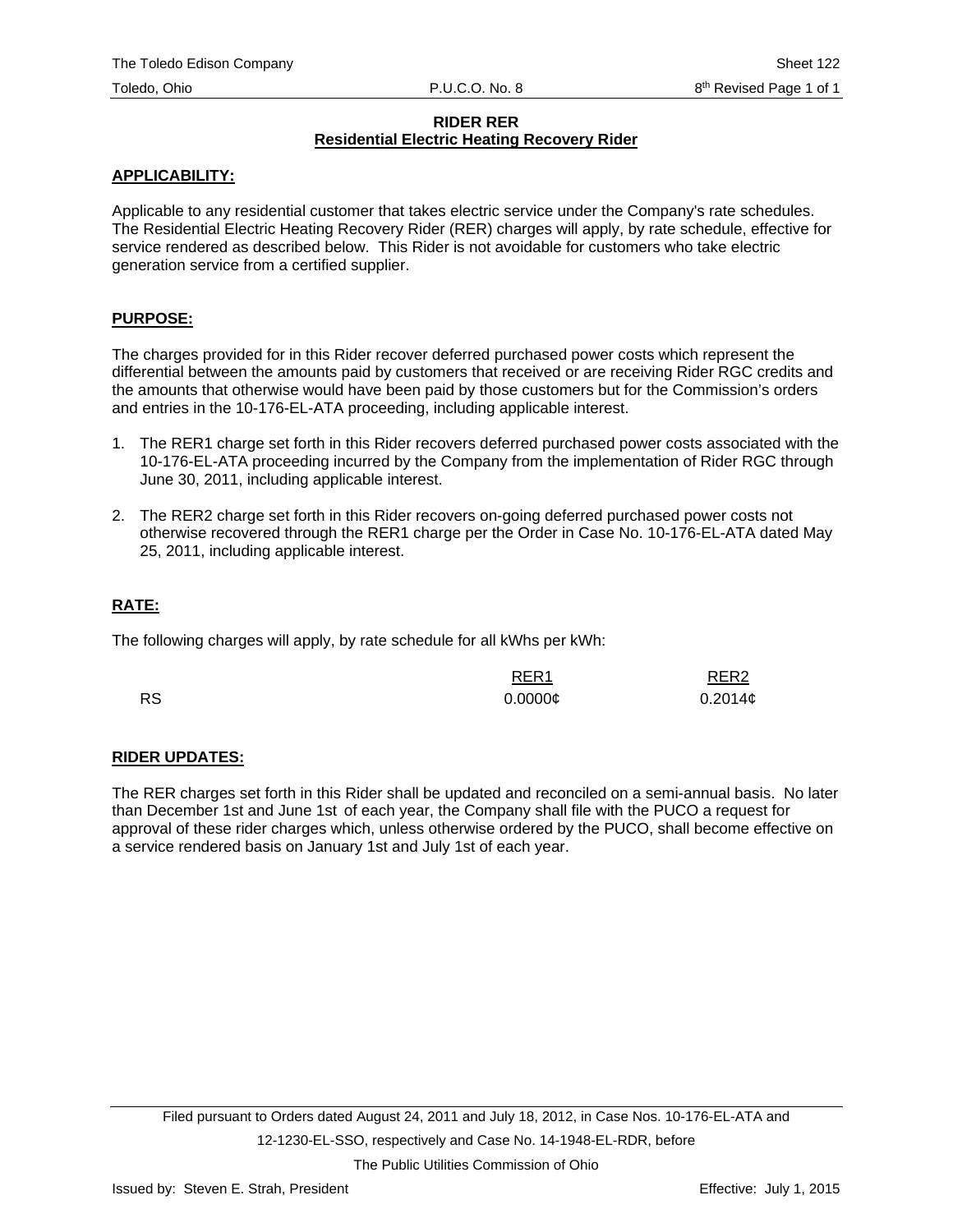### **Case No. 14-1948-EL-RDR Ohio Edison Company The Cleveland Electric Illuminating Company The Toledo Edison Company**

| Calculation of Rider DRR Charge - Q3 2015 |                                               |                   |  |  |  |  |  |  |  |  |  |
|-------------------------------------------|-----------------------------------------------|-------------------|--|--|--|--|--|--|--|--|--|
|                                           |                                               | <b>Total Ohio</b> |  |  |  |  |  |  |  |  |  |
|                                           | Rider DRR Charge Calculation                  |                   |  |  |  |  |  |  |  |  |  |
|                                           | <b>Net Reconciliation Balance</b>             |                   |  |  |  |  |  |  |  |  |  |
| (1)                                       | 0E                                            | \$2,059,882       |  |  |  |  |  |  |  |  |  |
| (2)                                       | CEI                                           | \$                |  |  |  |  |  |  |  |  |  |
| (3)                                       | TE.                                           | \$                |  |  |  |  |  |  |  |  |  |
| (4)                                       | <b>Total Ohio Net Reconciliation Balance</b>  | \$2,059,882       |  |  |  |  |  |  |  |  |  |
| (5)                                       | <b>CAT Tax Rate</b>                           | 0.26%             |  |  |  |  |  |  |  |  |  |
| (6)                                       | Applicable Total Company MWh Sales (3 Months) |                   |  |  |  |  |  |  |  |  |  |
| (7)                                       | Q3 2015 DRR Charge (cents per kWh)            | 0.0144            |  |  |  |  |  |  |  |  |  |
| (8)                                       | Q2 2015 DRR Charge (cents per kWh)            | 0.0097            |  |  |  |  |  |  |  |  |  |
| (9)                                       | Q3 2015 vs. Q2 2015 (cents per kWh)           | 0.0047            |  |  |  |  |  |  |  |  |  |

#### **NOTES**

(1) - (3) Balance from DRR deferral as of April 2015. See Pages 2-4

(4) Calculation: Sum (Lines 1-3)

(5) Commercial Activity Tax rate currently in effect.

(6) Forecasted Total Company MWH sales for July - September 2015. See Total Company MWh Sales, Page 5

(7) Calculation: Line 4 / (1 - Line 5) / Line 6 / 10

(8) Q2 2015 DRR Charge for reference purposes only

(9) Calculation: Line 7 - Line 8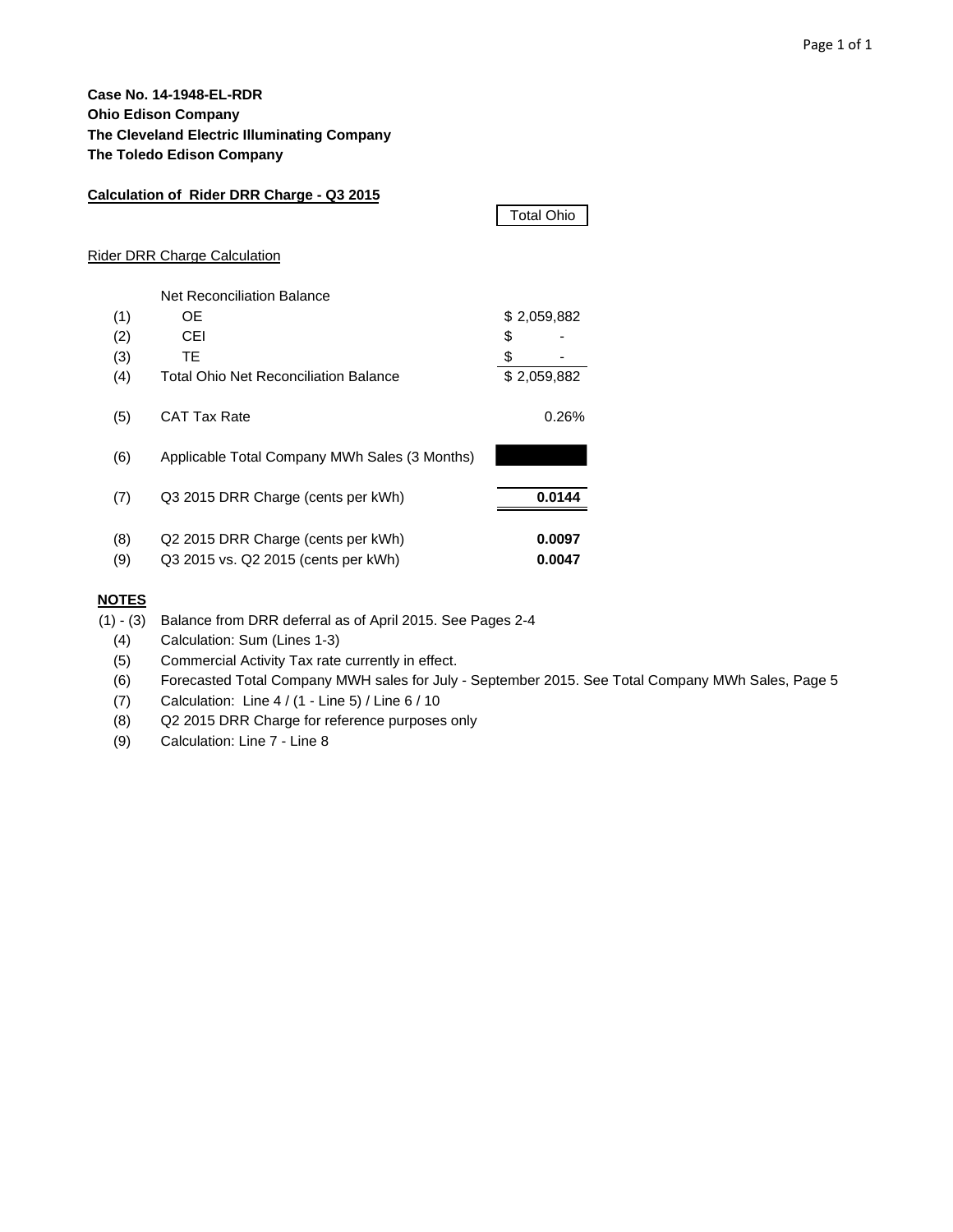# **14-1948-EL-RDR**

| .                                 |                    |
|-----------------------------------|--------------------|
| <b>RER2 Rate Calculation</b><br>. | Page 1<br>. 1 o t4 |
|                                   |                    |

|        |         | Beginning  |                |                         | <b>Net Revenue</b> |          |                       |  |             |                      |  | <b>Ending Deferral</b>  |  |                |
|--------|---------|------------|----------------|-------------------------|--------------------|----------|-----------------------|--|-------------|----------------------|--|-------------------------|--|----------------|
|        | Company | Year       | Month          | <b>Deferral Balance</b> | <b>RGC Credits</b> |          | Revenue               |  | <b>CAT</b>  | <b>Excl CAT</b>      |  | <b>Carrying Charges</b> |  | <b>Balance</b> |
| Line   | (A)     | (B)        | (C)            | (D)                     | (E)                |          | (F)                   |  | (G)         | (H)                  |  | (1)                     |  | (J)            |
|        |         |            |                |                         |                    |          | \$0.002567            |  |             |                      |  | 0.5708%                 |  |                |
|        | 2 CEI   | 2015 April |                |                         |                    |          |                       |  |             |                      |  |                         |  | 4,772,115.25   |
|        | 3 CEI   | 2015 May   |                | 4,772,115.25            | \$368,634 64       | S        | $(2,044,086.77)$ \$   |  | (4.356.18)  | $($1,671,09596)$ \$  |  | 22,471.24 \$            |  | 3,123,490.53   |
|        | 4 CEI   | 2015 June  |                | 3,123,490.53            | \$0 00             | \$       | $(2,324,610.30)$ \$   |  | (6,043.99)  | $($2,318,56632)$ \$  |  | 11,212.35 \$            |  | 816,136 56     |
|        | 5 CEI   | 2015 July  |                | 816.136 56              | \$0.00             | S.       | $(1,384,628.58)$ \$   |  | (3,600.03)  | $($1,381,028,54)$ \$ |  | 717.09 \$               |  | (564, 17489)   |
|        | 6 CEI   |            | 2015 August    | (564, 17489)            | \$0 00             | S        | $(1,367,944.70)$ \$   |  | (3,556.66)  | $($1,364,38804)$ \$  |  | $(7, 114.69)$ \$        |  | (1,935,677.62) |
|        | 7 CEI   |            | 2015 September | \$<br>(1.935.677.62)    | \$213,913 95       | S.       | $(1,009,856.86)$ \$   |  | (2,069.45)  | $($793,873.45)$ \$   |  | $(13,315.34)$ \$        |  | (2,742,866.42) |
|        | 8 CEI   |            | 2015 October   | (2,742,866.42)          | \$502.57186        | - \$     | $(960.227.98)$ \$     |  | (1, 189.91) | $($456,466,22)$ \$   |  | $(16,960.03)$ \$        |  | (3,216,292.66) |
|        | 9 CEI   |            | 2015 November  | (3,216,292.66)          | \$1,632,065.87     | \$.      | $(1.059.602.39)$ \$   |  | 1.488.41    | \$570,975 07 \$      |  | $(16,730.01)$ \$        |  | (2,662,047.60) |
| 10 CEI |         |            | 2015 December  | (2,662,047.60)          | \$2,360,805.79     | - \$     | $(1,358,091.38)$ \$   |  | 2,607.06    | \$1,000,107 35 \$    |  | $(12,341.38)$ \$        |  | (1,674,281.64) |
|        | 11 CEI  |            | 2016 January   | (1,674,281.64)          | \$2,792,809.33     | \$       | $(1,398,376.41)$ \$   |  | 3,625.53    | \$1,390,807 39 \$    |  | $(5,587.76)$ \$         |  | (289,062,00)   |
|        | 12 CEI  |            | 2016 February  | (289,062,00)            | \$2.461.780.92 \$  |          | $(1, 198, 997.95)$ \$ |  | 3,283.24    | \$1,259,499.74 \$    |  | 1.944.76 \$             |  | 972,382.49     |
|        | 13 CEI  | 2016 March |                | 972.382.49              | \$2.196.360.67     | \$.      | $(1.185.980.34)$ \$   |  | 2.626.99    | \$1,007,753 35 \$    |  | 8.426.98 \$             |  | 1,988,562.82   |
|        | 14 CEI  | 2016 April |                | .988.562.82             | \$713.51288        | <b>S</b> | $(975.591.53)$ \$     |  | (681.40)    | $($261,397 24)$ \$   |  | 10.605.31 \$            |  | 1,737,770.88   |
|        | 15 CEI  | 2016 May   |                | 1.737.770.88            | \$360,919.48       | - \$     | $(987, 851.59)$ \$    |  | (1,630.02)  | $(\$625,30209)$ \$   |  | 8,135.06 \$             |  | 1,120,603.85   |
| 16 CEI |         | 2016 June  |                | 1.120.603.85            | \$0 00             | \$       | $(1.126.722.62)$ \$   |  | (2.929.48)  | $(S1.123.793.14)$ \$ |  | $3,189.29$ \$           |  | 0.00           |

|      |                |             |                |    | <b>Beginning</b>               |                           |      |                       | <b>Ending Deferral</b> |                        |                                |                       |
|------|----------------|-------------|----------------|----|--------------------------------|---------------------------|------|-----------------------|------------------------|------------------------|--------------------------------|-----------------------|
| Line | Company<br>(A) | Year<br>(B) | Month<br>(C)   |    | <b>Deferral Balance</b><br>(D) | <b>RGC Credits</b><br>(E) |      | Revenue<br>(F)        | <b>CAT</b><br>(G)      | <b>Excl CAT</b><br>(H) | <b>Carrying Charges</b><br>(1) | <b>Balance</b><br>(J) |
| 17   |                |             |                |    |                                |                           |      | \$0.004941            |                        |                        | 0.5708%                        |                       |
|      | 18 OE          | 2015 April  |                |    |                                |                           |      |                       |                        |                        |                                | 13,606,838.51         |
|      | 19 OE          | 2015 May    |                | S. | 13.606.838.51                  | \$2.091.081.61            | - \$ | $(6,576,086.64)$ \$   | (11,661.01)            | $($4,473,34402)$ \$    | 64,904.70 \$                   | 9,198,399.19          |
|      | 20 OE          | 2015 June   |                |    | 9.198.399.19                   | \$0 00                    | - \$ | $(7.431.104.72)$ \$   | (19.320.87)            | $(S7.411.783 85)$ \$   | 31,353.06 \$                   | 1,817,968.40          |
|      | 21 OE          | 2015 July   |                |    | 1,817,968.40                   | \$0.00                    | - \$ | $(4,284,639.63)$ \$   | (11.140.06)            | $(\$4,273,49957)$ \$   | $(1,819.71)$ \$                | (2,457,350.88)        |
|      | 22 OE          |             | 2015 August    |    | (2,457,350.88)                 | \$0 00                    | - \$ | $(4, 140, 817.38)$ \$ | (10,766.13)            | $($4,130,05125)$ \$    | $(25, 815.23)$ \$              | (6,613,217.36)        |
|      | 23 OE          |             | 2015 September |    | (6,613,217.36)                 | \$1,314,741.80            | - \$ | $(3,224,885.40)$ \$   | (4,966.37)             | $($1,905,17723)$ \$    | $(43, 188.14)$ \$              | (8,561,582.73)        |
|      | 24 OE          |             | 2015 October   |    | (8,561,582.73)                 | \$2,764,708.84            | - \$ | $(3, 118, 781.53)$ \$ | (920.59)               | $($353, 152.10)$ \$    | $(49,880.32)$ \$               | (8,964,615.15)        |
|      | 25 OE          |             | 2015 November  |    | (8.964.615.15)                 | \$4.735.169.41            | - \$ | $(3.502.862.73)$ \$   | 3.204.00               | \$1,229,102 68 \$      | $(47.664.95)$ \$               | (7,783,177.42)        |
|      | 26 OE          |             | 2015 December  |    | (7,783,177.42)                 | \$7.488.565.84            | - \$ | $(4.678.779.87)$ \$   | 7.305.44               | \$2,802,480 53 \$      | $(36, 430.22)$ \$              | (5,017,127.11)        |
|      | 27 OE          |             | 2016 January   |    | (5.017.127.11)                 | \$8,615,146.29            | -S   | $(4,618,562.89)$ \$   | 10,391.12              | \$3,986,192 29 \$      | $(17,262.18)$ \$               | (1,048,197.00)        |
|      | 28 OE          |             | 2016 February  | S. | (1.048.197.00)                 | \$7.256.290.24            | - \$ | $(3.983.010.93)$ \$   | 8.510.53               | \$3,264,768.79 \$      | $3.334.74$ \$                  | 2,219,906.52          |
|      | 29 OE          |             | 2016 March     |    | 2.219.906.52                   | \$6,302,778.70 \$         |      | $(3.853.049.17)$ \$   | 6.369.30               | \$2,443,360 23 \$      | 19.645.72 \$                   | 4,682,912.48          |
|      | 30 OE          | 2016 April  |                |    | 4.682.912.48                   | \$3.168.518.83 \$         |      | $(3.142.551.24)$ \$   | 67.52                  | \$25,900 07 \$         | 26.805.55 \$                   | 4,735,618.10          |
|      | 31 OE          | 2016 May    |                |    | 4,735,618.10                   | \$2,060,444.05            | - \$ | $(3,208,937.98)$ \$   | (2,986.08)             | $(S1, 145, 50785)$ \$  | 23,763.02 \$                   | 3,613,873.26          |
|      | 32 OE          | 2016 June   |                |    | 3,613,873.26                   | \$0 00                    | \$   | $(3,633,605.88)$ \$   | (9.447.38)             | $($3,624,158,50)$ \$   | $10,285.24$ \$                 | 0.00                  |

|                 |         |            |                | <b>Beginning</b>        |                    | <b>Net Revenue</b> |                    |  |             |                      |  |                         |    | <b>Ending Deferral</b> |
|-----------------|---------|------------|----------------|-------------------------|--------------------|--------------------|--------------------|--|-------------|----------------------|--|-------------------------|----|------------------------|
|                 | Company | Year       | Month          | <b>Deferral Balance</b> | <b>RGC Credits</b> |                    | Revenue            |  | <b>CAT</b>  | <b>Excl CAT</b>      |  | <b>Carrying Charges</b> |    | <b>Balance</b>         |
| Line            | (A)     | (B)        | (C)            | (D)                     | (E)                |                    | (F)                |  | (G)         | (H)                  |  | (1)                     |    | (J)                    |
| 33              |         |            |                |                         |                    |                    | \$0.002014         |  |             |                      |  | 0.5708%                 |    |                        |
| 34              | TE      | 2015 April |                |                         |                    |                    |                    |  |             |                      |  |                         |    | 1.516.489.12           |
| 35 <sub>1</sub> | TE      | 2015 May   |                | 1,516,489.12            | \$194,726 08 \$    |                    | $(635, 150.05)$ \$ |  | (1, 145.10) | $($439,278,87)$ \$   |  | 7,402.85 \$             |    | 1,084,613.10           |
| 36              | TE      | 2015 June  |                | 1.084.613.10            | \$000 \$           |                    | (777,516.54) \$    |  | (2,021.54)  | $(S775.49500)$ \$    |  | 3,977.94 \$             |    | 313,096 04             |
|                 | 37 TE   | 2015 July  |                | 313.096 04              | \$000 \$           |                    | $(531, 932.85)$ \$ |  | (1,383.03)  | (\$530,549 83) \$    |  | 272.98 \$               |    | (217, 180, 81)         |
| 38              | TE      |            | 2015 August    | (217, 180, 81)          | \$000 \$           |                    | $(521, 295.43)$ \$ |  | (1, 355.37) | (\$519,940 07) \$    |  | $(2,723.74)$ \$         |    | (739, 844, 61)         |
| 39              | TE      |            | 2015 September | (739.844 61)            | \$116,99385 \$     |                    | (360.288.52) \$    |  | (632.57)    | (\$242.662.10) \$    |  | $(4.915.88)$ \$         |    | (987, 422, 59)         |
|                 | 40 TE   |            | 2015 October   | (987.42259)             | \$251,963 38 \$    |                    | $(332,751.85)$ \$  |  | (210.05)    | $($80,578.42)$ \$    |  | $(5,866.52)$ \$         |    | (1,073,867.53)         |
|                 | 41 TE   |            | 2015 November  | (1.073.867.53)          | \$501,914 37 \$    |                    | $(369, 347.64)$ \$ |  | 344.67      | \$132,222 05 \$      |  | $(5,752.61)$ \$         |    | (947, 398, 09)         |
|                 | 42 TE   |            | 2015 December  | (947.39809)             | \$826,177 00 \$    |                    | $(501, 765.09)$ \$ |  | 843.47      | \$323.568.43 \$      |  | $(4,484.55)$ \$         |    | (628, 31421)           |
|                 | 43 TE   |            | 2016 January   | (628.31421)             | \$997.81286 \$     |                    | $(509, 084.82)$ \$ |  | 1,270.69    | \$487,45735\$        |  | $(2, 195.34)$ \$        |    | (143, 052.19)          |
|                 | 44 TE   |            | 2016 February  | (143.052.19)            | \$855.951 04 \$    |                    | $(441, 684.09)$ \$ |  | 1,077.09    | \$413.18985 \$       |  | 362.72 \$               |    | 270,500 38             |
|                 | 45 TE   |            | 2016 March     | 270,500 38              | \$651,447 03 \$    |                    | $(409, 946.82)$ \$ |  | 627.90      | \$240,872 31 \$      |  | 2,231.60 \$             |    | 513,604 28             |
|                 | 46 TE   | 2016 April |                | 513.604 28              | \$376.064 55 \$    |                    | $(320.056.21)$ \$  |  | 145.62      | \$55,862.72 \$       |  | 3.091.27 \$             |    | 572.558 27             |
|                 | 47 TE   | 2016 May   |                | 572.55827               | \$192,671 55 \$    |                    | $(346, 237.16)$ \$ |  | (399.27)    | $($153, 166, 34)$ \$ |  | 2,831.19 \$             |    | 422,223.12             |
|                 | 48 TE   | 2016 June  |                | 422,223.12              | \$000 \$           |                    | $(424, 528.56)$ \$ |  | (1.103.77)  | $($423, 424.79)$ \$  |  | 1,201.67                | \$ | (0 00)                 |

NOTES:

Column (E): Column (D) on page 4<br>Column (F) Line 1,17,33: Proposed Rider RER2 rate (\$/kWh) to become effective July 1, 2015, calculated by solving for the rate that would need to be charged<br>from July 2015 through June 2016

Column (I): Calculation: (Column (D) + Column (H)/2) ͯ 0 5708% Column (J): Calculation: Column (D) + Column (H) + Column (I)

Column (J) Lines 2,18,and 34: RER2 deferral balance April 2015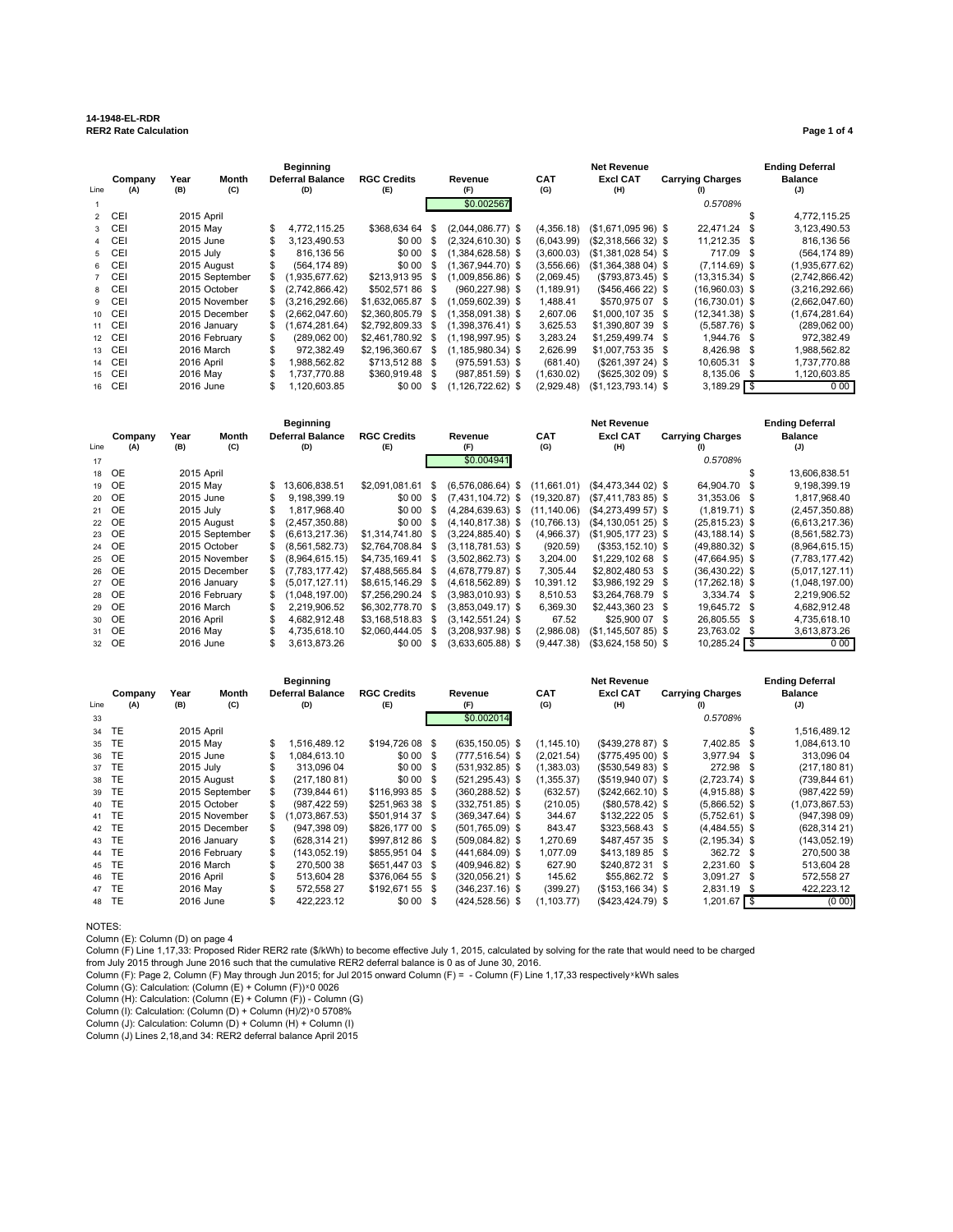## **14-1948-EL-RDR RIDER RER REVENUES Page 2 of 4**

|               | Company   | Year     | <b>Month</b> | KWh <sup>1</sup> | <b>RER2 Rate</b> | <b>RER2 Revenue</b> |
|---------------|-----------|----------|--------------|------------------|------------------|---------------------|
| Line          | (A)       | (B)      | (C)          | (D)              | (E)              | (F)                 |
|               | CEI       | 2015 May |              |                  | 0.005294 \$      | 2,044,086.77        |
| $\mathcal{P}$ | CEI       | 2015 Jun |              |                  | 0.005294 \$      | 2,324,610.30        |
|               | Company   | Year     | <b>Month</b> | KWh <sup>1</sup> | <b>RER2 Rate</b> | <b>RER2 Revenue</b> |
| Line          | (A)       | (B)      | (C)          | (D)              | (E)              | (F)                 |
| 3             | <b>OE</b> | 2015 May |              |                  | 0.010134 \$      | 6,576,086.64        |
| 4             | <b>OE</b> | 2015 Jun |              |                  | 0.010134 \$      | 7,431,104.72        |
|               | Company   | Year     | Month        | KWh <sup>1</sup> | <b>RER2 Rate</b> | <b>RER2 Revenue</b> |
| Line          | (A)       | (B)      | (C)          | (D)              | (E)              | (F)                 |
| 5             | TE.       | 2015 May |              |                  | 0.003703 \$      | 635,150.05          |
| 6             | TE        | 2015 Jun |              |                  | 0.003703 \$      | 777,516.54          |

NOTES:

1-The kWh values for May and June 2015 represent the 2015 3+9 forecast.

Column (E): RER2 rate effective April 2015 (\$/kWh)

Column (F): Calculation: Column (D) × Column (E)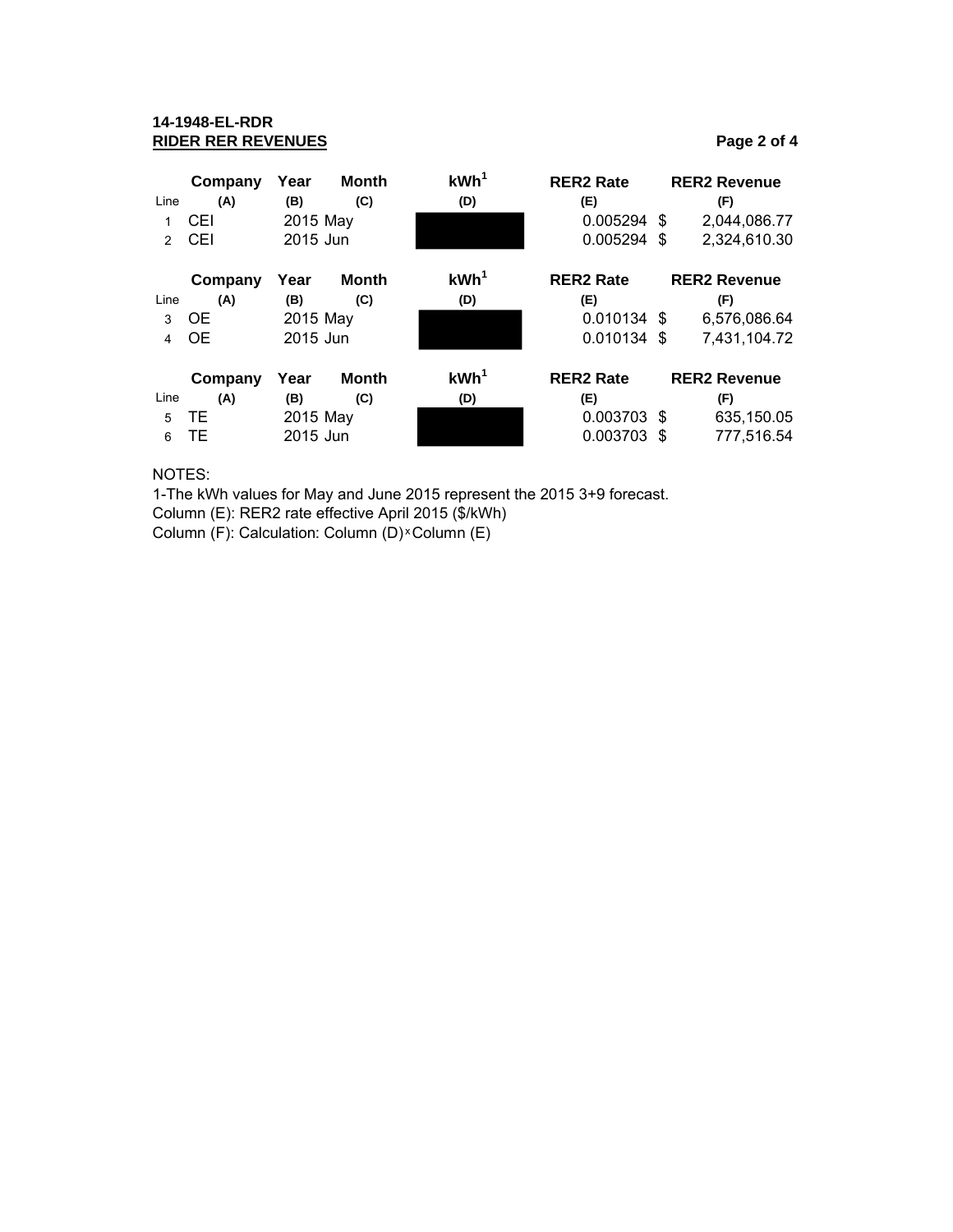#### **14-1948-EL-RDR TOTAL RGC CREDIT SUMMARY-BY MONTH CONTRACT CONTRACT CONTRACT Page 3 of 4**

|                |            |                         |      |                   | (A)                     |                 | (B)                 |
|----------------|------------|-------------------------|------|-------------------|-------------------------|-----------------|---------------------|
|                |            |                         |      |                   | <b>RGC Eligible kWh</b> |                 |                     |
| Line           | Company    | Month                   | Year | <b>Blocking</b>   | <b>Sales</b>            |                 | RGC Amount $(\$)^1$ |
| $\mathbf{1}$   |            |                         |      |                   |                         |                 | $-0.0157$           |
| $\overline{2}$ |            | 11                      | 2014 | All kWh           | 50,666,902              | \$              | (795, 470)          |
| 3              |            | 12                      | 2014 | All kWh           | 75,470,856              | \$              | (1, 184, 892)       |
| 4              | <b>CEI</b> | 1                       | 2015 | All kWh           | 88,735,879              | \$              | (1, 393, 153)       |
| 5              |            | $\overline{\mathbf{c}}$ | 2015 | All kWh           | 79,411,263              | \$              | (1, 246, 757)       |
| 6              |            | $\overline{3}$          | 2015 | All kWh           | 76,088,914              | \$              | (1, 194, 596)       |
| $\overline{7}$ |            | Total                   |      |                   | 370,373,814             | \$              | (5,814,869)         |
| 8              |            |                         |      |                   |                         |                 | $-0.0194$           |
| 9              |            | 11                      | 2014 | Over 1250         | 61,592,668              | \$              | (1, 194, 898)       |
| 10             |            | 12                      | 2014 | Over 1250         | 134,013,442             | \$              | (2,599,861)         |
| 11             | <b>OE</b>  | 1                       | 2015 | <b>Over 1250</b>  | 165,999,150             | \$              | (3,220,384)         |
| 12             |            | $\overline{\mathbf{c}}$ | 2015 | Over 1250         | 138,654,043             | \$              | (2,689,888)         |
| 13             |            | 3                       | 2015 | <b>Over 1250</b>  | 117,914,143             | \$              | (2, 287, 534)       |
| 14             |            | Total                   |      |                   | 618, 173, 446           | \$              | (11, 992, 565)      |
| 15             |            |                         |      |                   |                         |                 | $-0.0105$           |
| 16             |            | 11                      | 2014 | <b>Over 2000</b>  | 3,091,665               | \$              | (32, 462)           |
| 17             | TE - Non-  | 12                      | 2014 | <b>Over 2000</b>  | 8,468,398               | \$              | (88, 918)           |
| 18             | Apt        | 1                       | 2015 | <b>Over 2000</b>  | 11,673,814              | \$              | (122, 575)          |
| 19             |            | $\overline{\mathbf{c}}$ | 2015 | <b>Over 2000</b>  | 9,191,650               | \$              | (96, 512)           |
| 20             |            | 3                       | 2015 | <b>Over 2000</b>  | 5,636,683               | \$              | (59,185)            |
| 21             |            | Total                   |      |                   | 38,062,210              | $\overline{\$}$ | (399,653)           |
| 22             |            |                         |      |                   |                         |                 | $-0.0167$           |
| 23             |            | 11                      | 2014 | <b>First 2000</b> | 1,082,904               | \$              | (18,084)            |
| 24             |            | 12                      | 2014 | <b>First 2000</b> | 1,785,706               | \$              | (29, 821)           |
| 25             | TE - Apt   | 1                       | 2015 | <b>First 2000</b> | 2,044,142               | \$              | (34, 137)           |
| 26             |            | $\overline{c}$          | 2015 | <b>First 2000</b> | 1,892,309               | \$              | (31, 602)           |
| 27             |            | $\overline{3}$          | 2015 | <b>First 2000</b> | 1,729,292               | \$              | (28, 879)           |
| 28             |            | Total                   |      |                   | 8,534,353               | \$              | (142, 524)          |

NOTES:

Column (A): Applicable kWh sales based on the 2015 3+9 forecast.

<sup>1</sup>The RGC amounts are based on rates effective October 31, 2015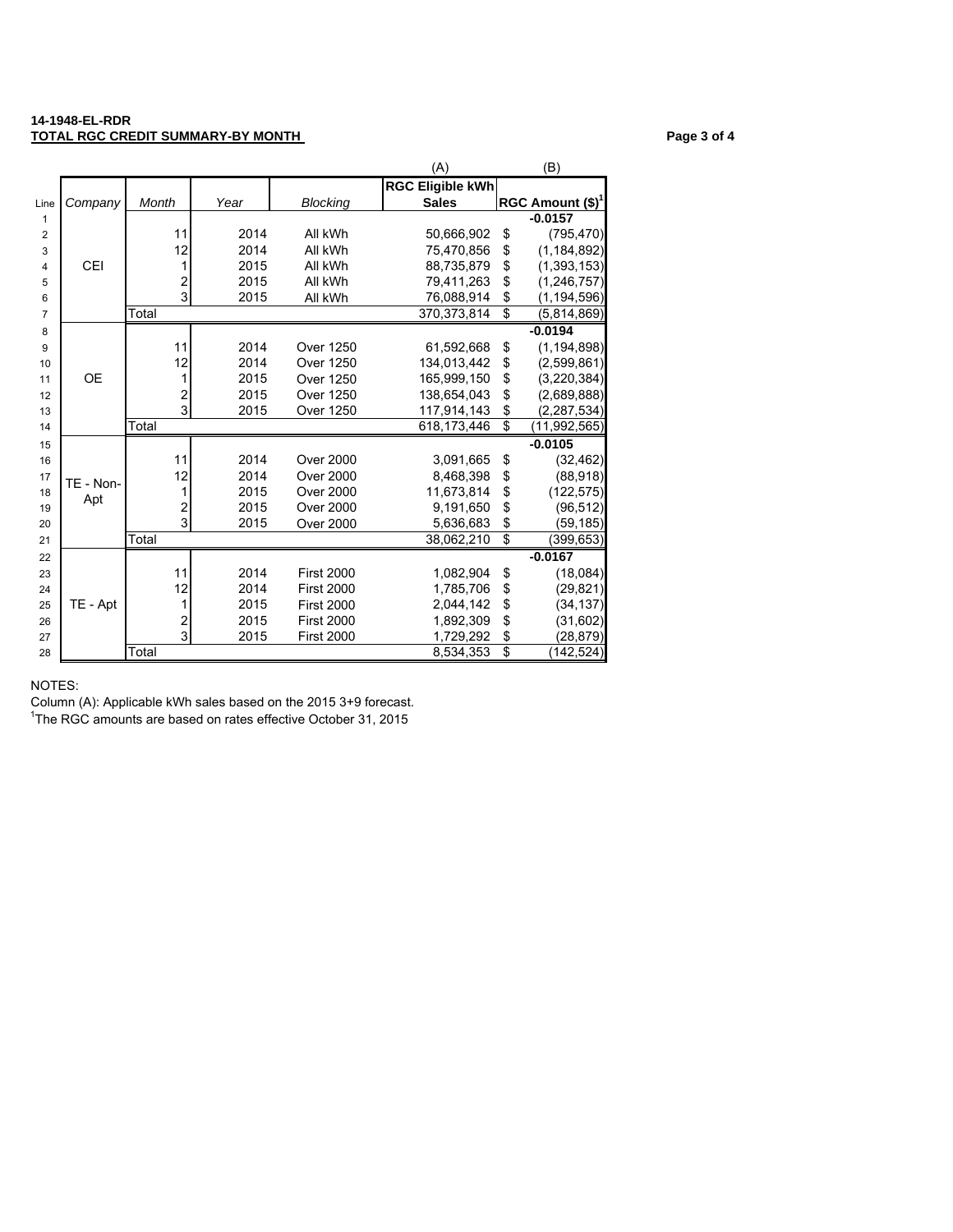#### **14-1948-EL-RDR TOTAL RGC CREDIT SUMMARY-BY MONTH PAGE 4 of 4**

|                |                    |      |                              |                                  |                  | <b>RGC Additional</b>        |                             |                               |
|----------------|--------------------|------|------------------------------|----------------------------------|------------------|------------------------------|-----------------------------|-------------------------------|
|                |                    |      |                              |                                  | RGC <sup>1</sup> | Provision <sup>2</sup>       | Successor RDC <sup>3</sup>  | <b>Total RGC<sup>4</sup></b>  |
| Line           | Company            | Year | Month                        |                                  | (A)              | (B)                          | (C)                         | $(D)= (A)+(B)+(C)$            |
| $\mathbf{1}$   |                    | 2015 | 5                            | \$                               |                  | $(*297, 614)$                | (\$71,021)                  | ( \$368, 635)                 |
| $\overline{c}$ |                    | 2015 | $\boldsymbol{9}$             | \$                               |                  | (\$173,671)                  | (\$40,243)                  | (\$213,914)                   |
| 3              |                    | 2015 | 10                           | \$                               |                  | (\$398,476)                  | (\$104,096)                 | (\$502,572)                   |
| 4              |                    | 2015 | 11                           | \$                               | (795, 470)       | (\$642, 125)                 | (\$194,471)                 | (\$1,632,066)                 |
| 5              |                    | 2015 | 12                           | \$                               | (1, 184, 892)    | (\$919,348)                  | (\$256,565)                 | (\$2,360,806)                 |
| 6              | CEI                | 2016 | 1                            | \$                               | (1, 393, 153)    | (\$1,096,432)                | (\$303,224)                 | (\$2,792,809)                 |
| $\overline{7}$ |                    | 2016 | $\overline{\mathbf{c}}$      | \$                               | (1, 246, 757)    | (\$943,918)                  | (\$271,106)                 | (\$2,461,781)                 |
| 8              |                    | 2016 | 3                            | \$                               | (1, 194, 596)    | (\$779,606)                  | (\$222,159)                 | (\$2,196,361)                 |
| 9              |                    | 2016 | 4                            | \$                               |                  | (\$561,371)                  | (\$152, 142)                | (\$713,513)                   |
| 10             |                    | 2016 | 5                            | \$                               |                  | (\$289,899)                  | (\$71,021)                  | (\$360,919)                   |
| 11             |                    |      | Total                        |                                  | (\$5,814,869)    | (\$6, 102, 459)              | (\$1,686,048)               | (\$13,603,375)                |
| 12             |                    | 2015 | 5                            | $\overline{\boldsymbol{\theta}}$ |                  | (\$1,676,175)                | (\$414,907)                 | (\$2,091,082)                 |
| 13             |                    | 2015 | 9                            | \$                               |                  | (\$1,063,340)                | (\$251,401)                 | (\$1,314,742)                 |
| 14             |                    | 2015 | 10                           | \$                               |                  | (\$2,183,501)                | (\$581,208)                 | (\$2,764,709)                 |
| 15             |                    | 2015 | 11                           | \$                               | (1, 194, 898)    | (\$2,711,499)                | (\$828,773)                 | $(\$4,735,169)$               |
| 16             |                    | 2015 | 12                           | \$                               | (2,599,861)      | (\$3,812,840)                | (\$1,075,865)               | (\$7,488,566)                 |
| 17             | <b>OE</b>          | 2016 | 1                            | \$                               | (3,220,384)      | (\$4, 196, 679)              | (\$1,198,084)               | (\$8,615,146)                 |
| 18             |                    | 2016 | $\overline{\mathbf{c}}$      | \$                               | (2,689,888)      | (\$3,501,904)                | (\$1,064,498)               | (\$7,256,290)                 |
| 19             |                    | 2016 | 3                            | \$                               | (2, 287, 534)    | (\$3,088,132)                | (\$927, 112)                | (\$6,302,779)                 |
| 20             |                    | 2016 | 4                            | \$                               |                  | (\$2,477,655)                | (\$690, 864)                | ( \$3,168,519)                |
| 21             |                    | 2016 | 5                            | \$                               |                  | (\$1,645,537)                | (\$414,907)                 | (\$2,060,444)                 |
| 22             |                    |      | Total                        |                                  | (\$11,992,565)   | (\$26,357,263)               | (\$7,447,618)               | (\$45,797,446)                |
| 23             |                    | 2015 | $\overline{5}$               | $\overline{\$}$                  |                  | (\$137,039)                  | ( \$57,687)                 | (\$194,726)                   |
| 24             |                    | 2015 | 9                            | \$                               |                  | (\$82,034)                   | (\$34,960)                  | (\$116,994)                   |
| 25             |                    | 2015 | 10                           | \$                               |                  | (\$173,457)                  | (\$78,506)                  | (\$251,963)                   |
| 26             |                    | 2015 | 11                           | \$                               | (50, 547)        | (\$299,353)                  | (\$152,014)                 | (\$501, 914)                  |
| 27             | ТE                 | 2015 | 12                           | \$                               | (118, 739)       | (\$473,430)                  | (\$234,008)                 | (\$826,177)                   |
| 28             |                    | 2016 | 1                            | \$                               | (156, 712)       | (\$558,409)                  | (\$282,692)                 | (\$997, 813)                  |
| 29             |                    | 2016 | $\overline{\mathbf{c}}$<br>3 | \$                               | (128, 114)       | (\$476,327)                  | (\$251,510)                 | $(\$855,951)$                 |
| 30             |                    | 2016 |                              | \$                               | (88,064)         | (\$370,408)                  | (\$192,975)                 | (\$651,447)                   |
| 31             |                    | 2016 | 4<br>5                       | \$<br>\$                         |                  | (\$253,556)                  | (\$122,509)                 | (\$376,065)                   |
| 32             |                    | 2016 | Total                        |                                  | $($ \$542,177)   | (\$134,985)<br>(\$2,958,998) | (\$57,687)<br>(\$1,464,547) | (\$192, 672)<br>(\$4,965,722) |
| 33<br>34       |                    | 2015 | 5                            |                                  | \$0              | (\$2,110,828)                | (\$543,614)                 | (\$2,654,442)                 |
| 35             |                    | 2015 | 9                            |                                  | \$0              | (\$1,319,045)                | (\$326,604)                 | $(\$1,645,650)$               |
| 36             |                    | 2015 | 10                           |                                  | \$0              | (\$2,755,435)                | (\$763, 810)                | (\$3,519,244)                 |
| 37             |                    | 2015 | 11                           |                                  | (\$2,040,915)    | (\$3,652,977)                | (\$1,175,257)               | (\$6,869,150)                 |
| 38             |                    | 2015 | 12                           |                                  | (\$3,903,493)    | (\$5,205,618)                | (\$1,566,438)               | (\$10,675,549)                |
| 39             | OHIO               | 2016 | 1                            |                                  | (\$4,770,249)    | (\$5,851,520)                | (\$1,784,000)               | (\$12,405,768)                |
| 40             |                    | 2016 | $\overline{\mathbf{c}}$      |                                  | (\$4,064,759)    | (\$4,922,149)                | (\$1,587,114)               | (\$10,574,022)                |
| 41             |                    | 2016 | 3                            |                                  | (\$3,570,195)    | (\$4,238,146)                | (\$1,342,246)               | (\$9,150,586)                 |
| 42             |                    | 2016 | 4                            |                                  | \$0              | (\$3,292,582)                | (\$965,515)                 | (\$4,258,096)                 |
| 43             |                    | 2016 | 5                            |                                  | \$0              | (\$2,070,421)                | (\$543,614)                 | (\$2,614,035)                 |
| 44             |                    |      | Total                        |                                  | (\$18,349,611)   | (\$35,418,720)               | (\$10,598,212)              | (\$64,366,543)                |
| 45             | TOTAL (\$Millions) |      |                              |                                  | (\$18.3)         | (\$35.4)                     | (\$10.6)                    | ( \$64.4)                     |

#### NOTES:

\*Please note that no credits are provided in the summer months of June, July, and August. Please also note that, in addition to the summer months, there is no RGC credit provided in the months of September, October, April, and May.

RGC amounts from column (B) on page 3, based on rates effective October 31, 2015 through March 31, 2016.

<sup>2</sup>Currently effective Rider RGC Additional Provision retail rate applied to the applicable kWh sales based on the 2015 3+9 forecast.

Currently effective Rider RDC retail rate applied to the applicable kWh sales based on the 2015 3+9 forecast.

 Total RGC amount includes the actual RGC credit, the Rider RGC Additional Provision credit, and the successor RDC equivalent credit since the Companies are authorized to defer purchased power equivalent to the credits provided in case 10-176-EL-ATA.